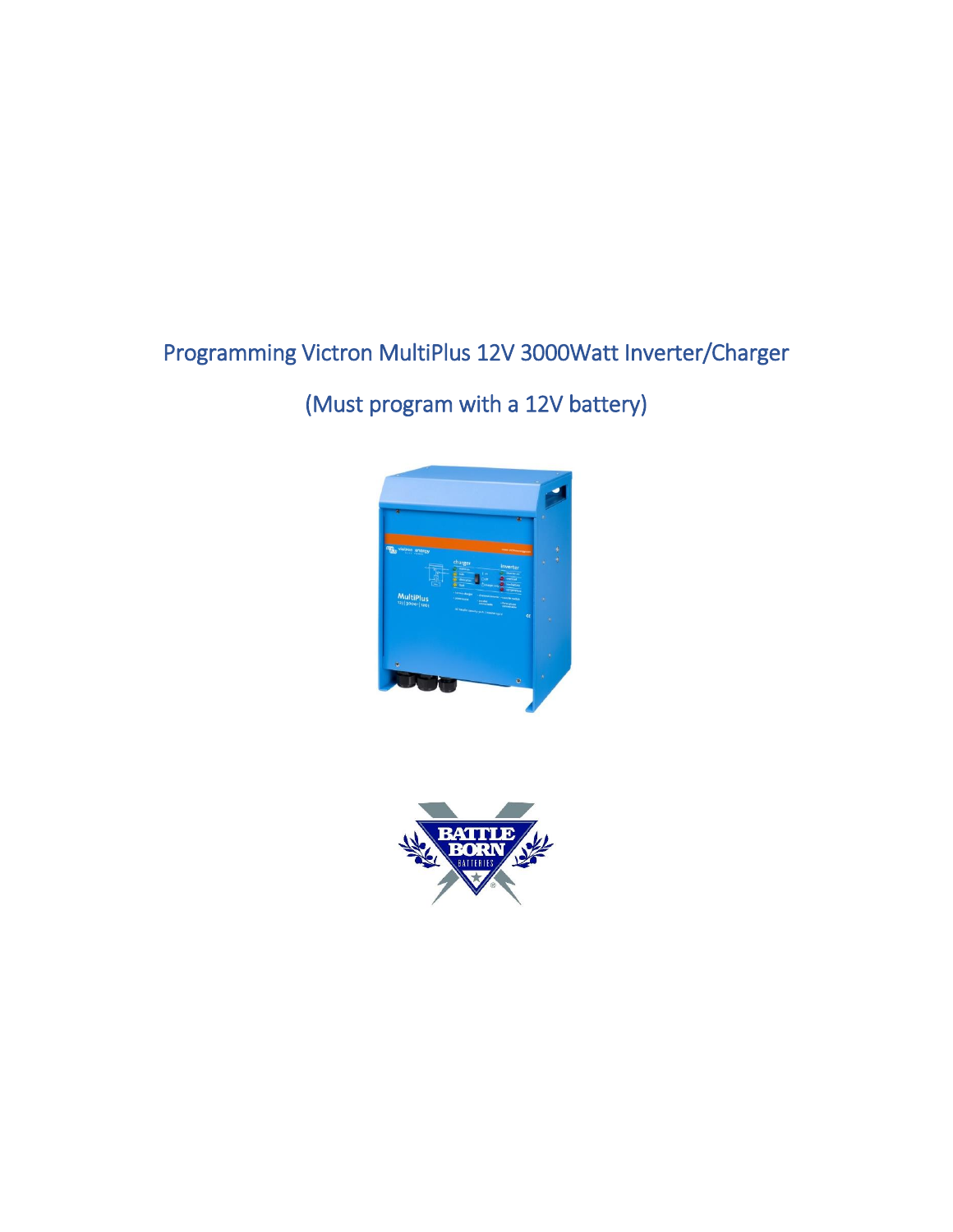In this guide we wanted to show demonstrate how to program a Victron MultiPlus 12V 3000W Inverter/Charger. Victron products are great paired with our Battle Born Batteries because not only is the quality impressive, most of their components are configurable to work with LiFePO4 batteries.

What you will need to complete this programming –

- At least one 12-volt Battle Born Lithium Deep Cycle Battery or any 12-volt battery
- Computer
- *VEConfigure 3 Software* [\(https://www.victronenergy.com/support-and](https://www.victronenergy.com/support-and-downloads/software)[downloads/software\)](https://www.victronenergy.com/support-and-downloads/software) – watch video for installation instructions
- Victron MultiPlus 12V 3000Watt Inverter/Charger
- Ethernet cable
- MK3USB Victron Interface

### Preparing The MultiPlus for Programming:

When preparing the Victron for programming, remember to connect the Ethernet cable to the input on the far left. We are also going to be putting on the positive and negative connections onto the Victron MultiPlus from the battery (make sure the MultiPlus is switched OFF).

The Positive and Negative Connections will usually have the (+) symbol and (-) symbol under the connections.

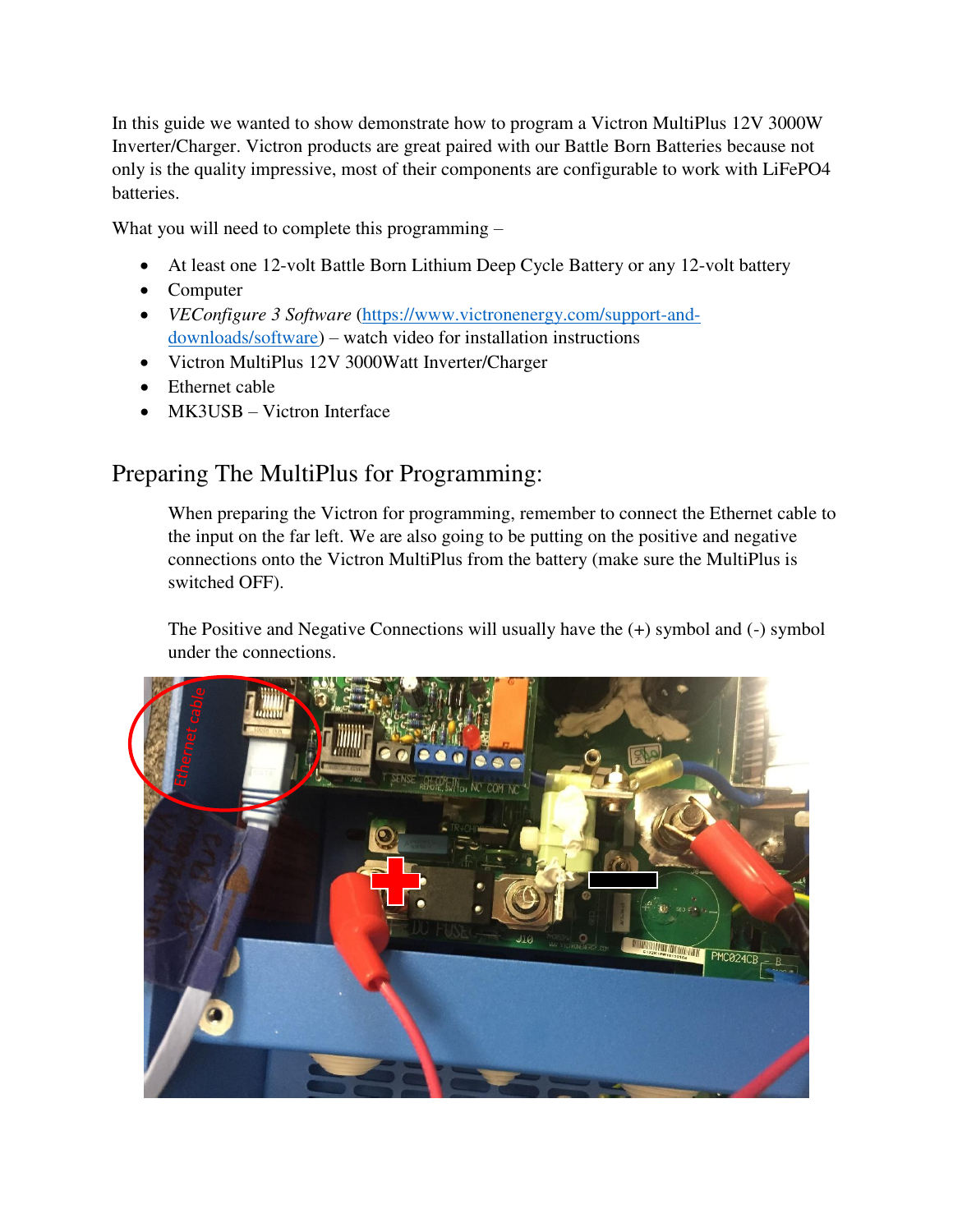### Steps for Programming:

**1. Once you connect your MultiPlus to the computer. Open up the VEConfigure 3 software. This warning sign may appear, if so click "OK". Make sure that the power switch on your MultiPlus is turned ON.**

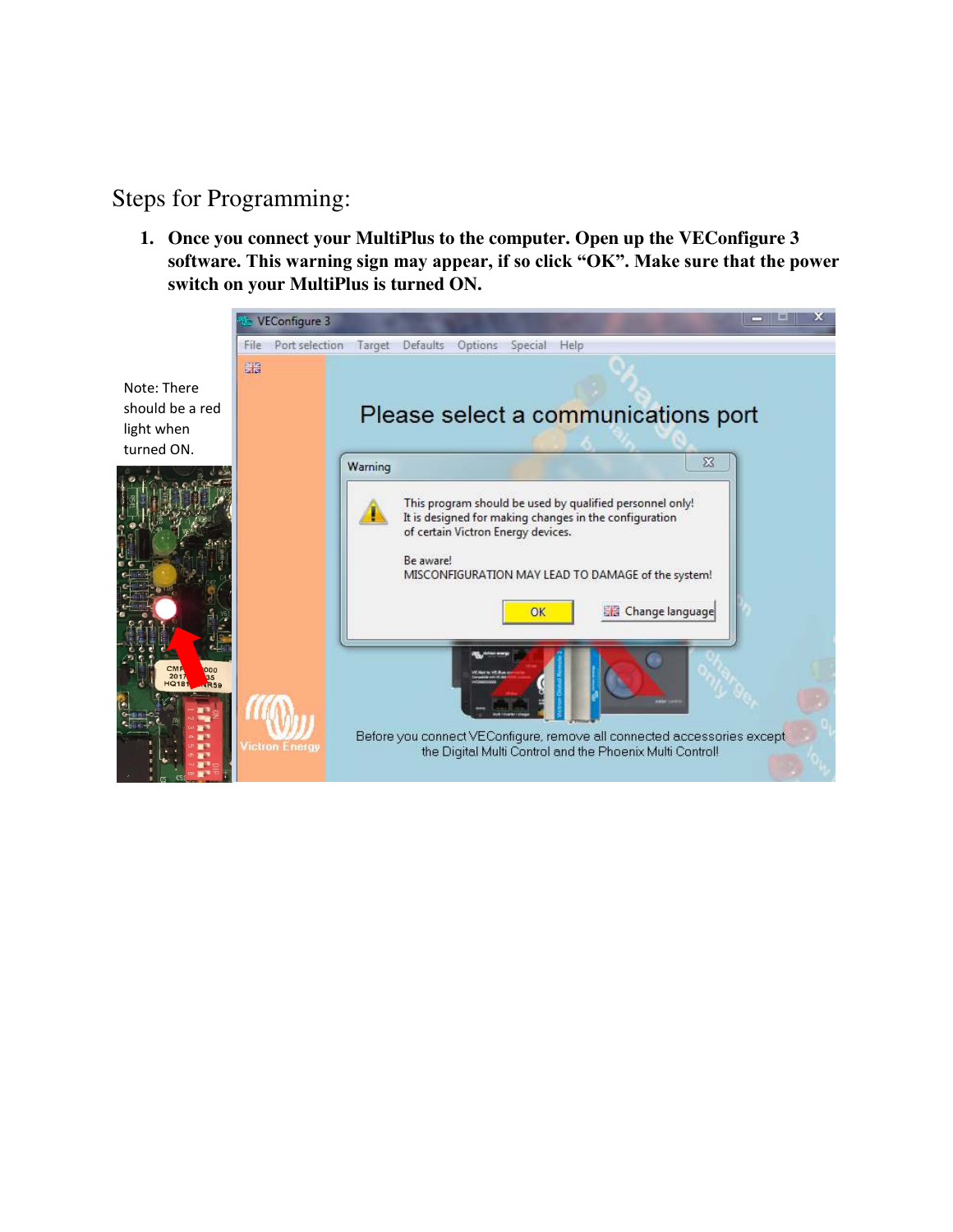

#### **2. Next, on the top right tabs click on Port Selection > Com Port > Auto Detect**

**3. If everything is connected correctly, your Multiplus Inverter/Charger should be found.** 

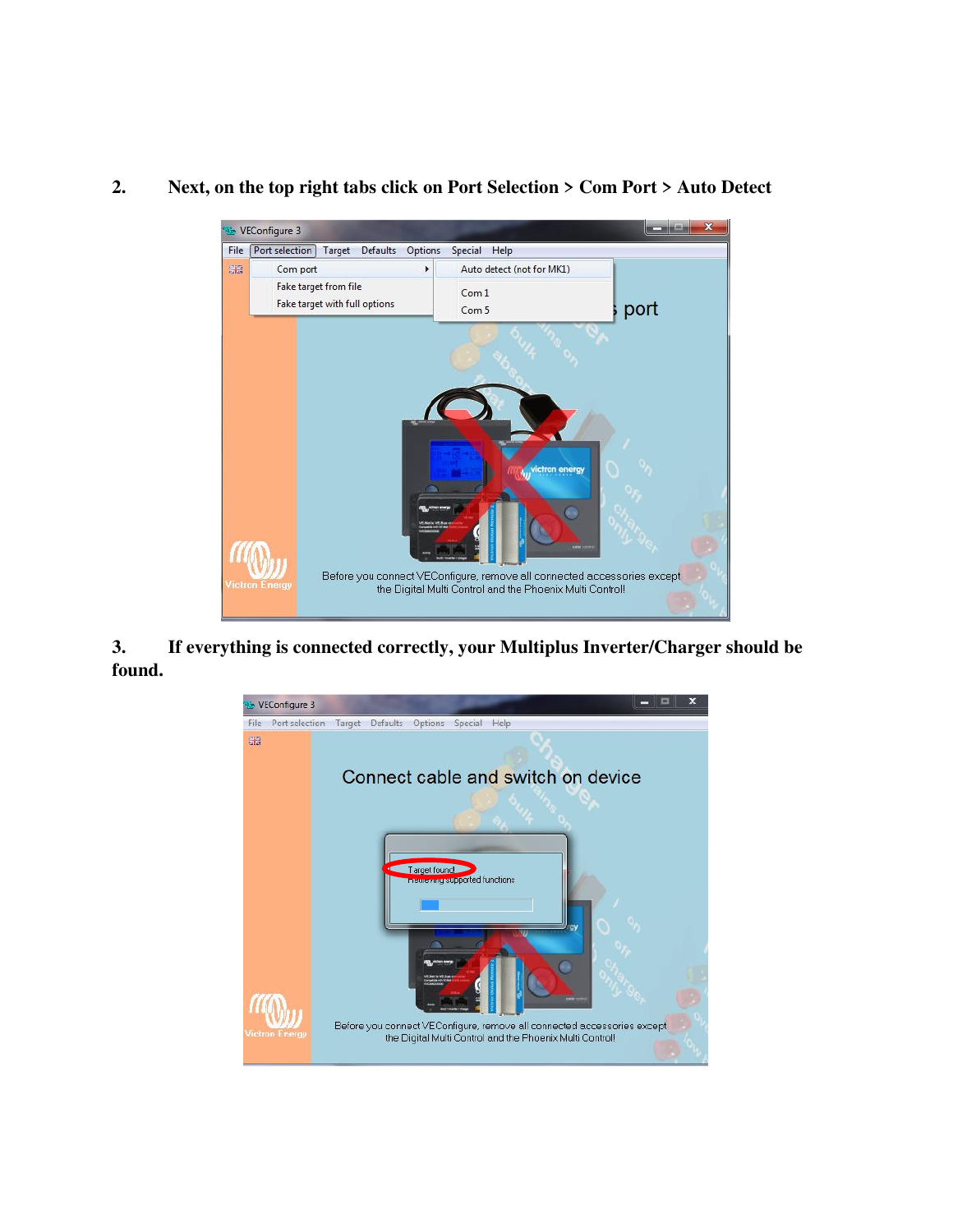**4. Now, click on the "Inverter tab". Here, you will change the default voltage settings to the following:** 



**5. That was all for the "Inverter" tab. Now, we move onto the "Charger" tab. For this tab we are going to look for "Battery Type" and click on that.** 

| Grid<br>General                                                                                       | Inverter | Charger | Virtual switch   Assistants  |      |      |  |  |
|-------------------------------------------------------------------------------------------------------|----------|---------|------------------------------|------|------|--|--|
| $\triangledown$ Enable charget                                                                        |          |         | Battery type:                |      |      |  |  |
| Weak AC input<br>No corresponding default<br>Stop after excessive bulk                                |          |         |                              |      |      |  |  |
| Lithium batteries<br>$\nabla$ Storage mode<br>Use equalization (tubular plate traction battery curve) |          |         |                              |      |      |  |  |
| Adaptive + BatterySafe<br>Charge curve                                                                |          |         |                              |      |      |  |  |
| Absorption voltage                                                                                    | 28.80    | v       | Repeated absorption time     | 1.00 | Hr   |  |  |
| Float voltage                                                                                         | 27.60    | v       | Repeated absorption interval | 7.00 | Days |  |  |
| Charge current                                                                                        | 52       | А       | Maximum absorption time      | 8    | Hr   |  |  |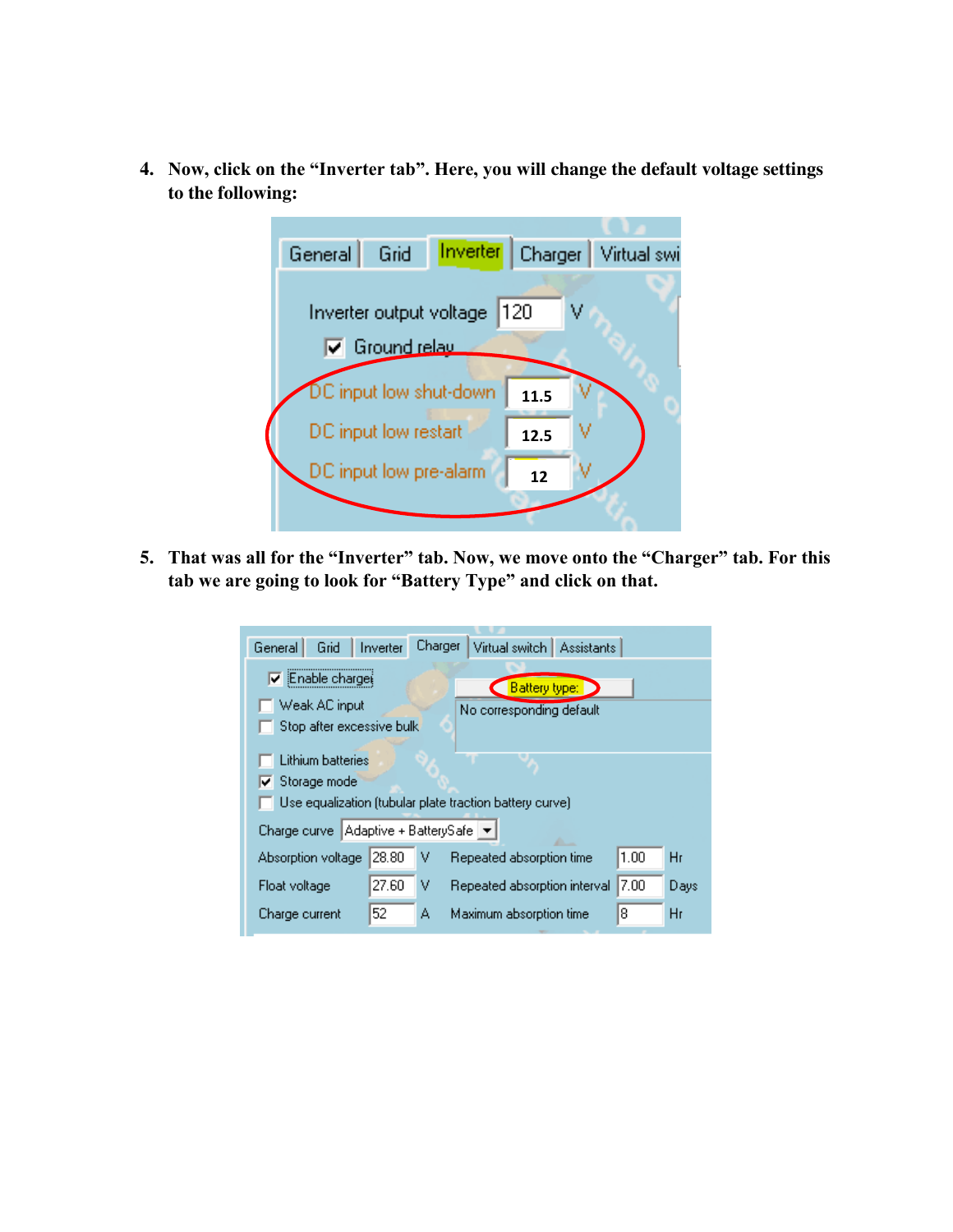**6. Make Sure that you choose "Lithium Iron Phosphate, LiFePO4, batteries" if you are using a Lithium battery for your system. Once Selected, click "OK".**

| Please select battery type |                                                                                                           |  |  |  |  |
|----------------------------|-----------------------------------------------------------------------------------------------------------|--|--|--|--|
|                            | Battery type                                                                                              |  |  |  |  |
| ✔ OK                       | <sup>O</sup> No corresponding default                                                                     |  |  |  |  |
|                            | Lithium Iron Phosphate, LiFePo4, batteries (Also requires an assistant!)<br>œ                             |  |  |  |  |
| X Cancel                   | <b>Gel MK Battery</b>                                                                                     |  |  |  |  |
|                            | Gel Exide A400                                                                                            |  |  |  |  |
| Create new type            | Gel/AGM, Victron Energy, Gel Exide A200                                                                   |  |  |  |  |
|                            | Flooded deep discharge flat plate lead antimony                                                           |  |  |  |  |
| Remove type                | -AGM Victron Deep Discharge (fastest recharge), Tubular plate batteries (semi float use), AGM spiral cell |  |  |  |  |
|                            | Flooded tubular plate                                                                                     |  |  |  |  |
|                            | Rolls battery                                                                                             |  |  |  |  |
|                            |                                                                                                           |  |  |  |  |

**It will show you an information box like the one provided on the screen shot below and it will show you all the settings that have been modified. Most of these settings are still default so don't worry, it just has to show this information box when changing to LiFePO4. When you are done confirming, click "OK".** 

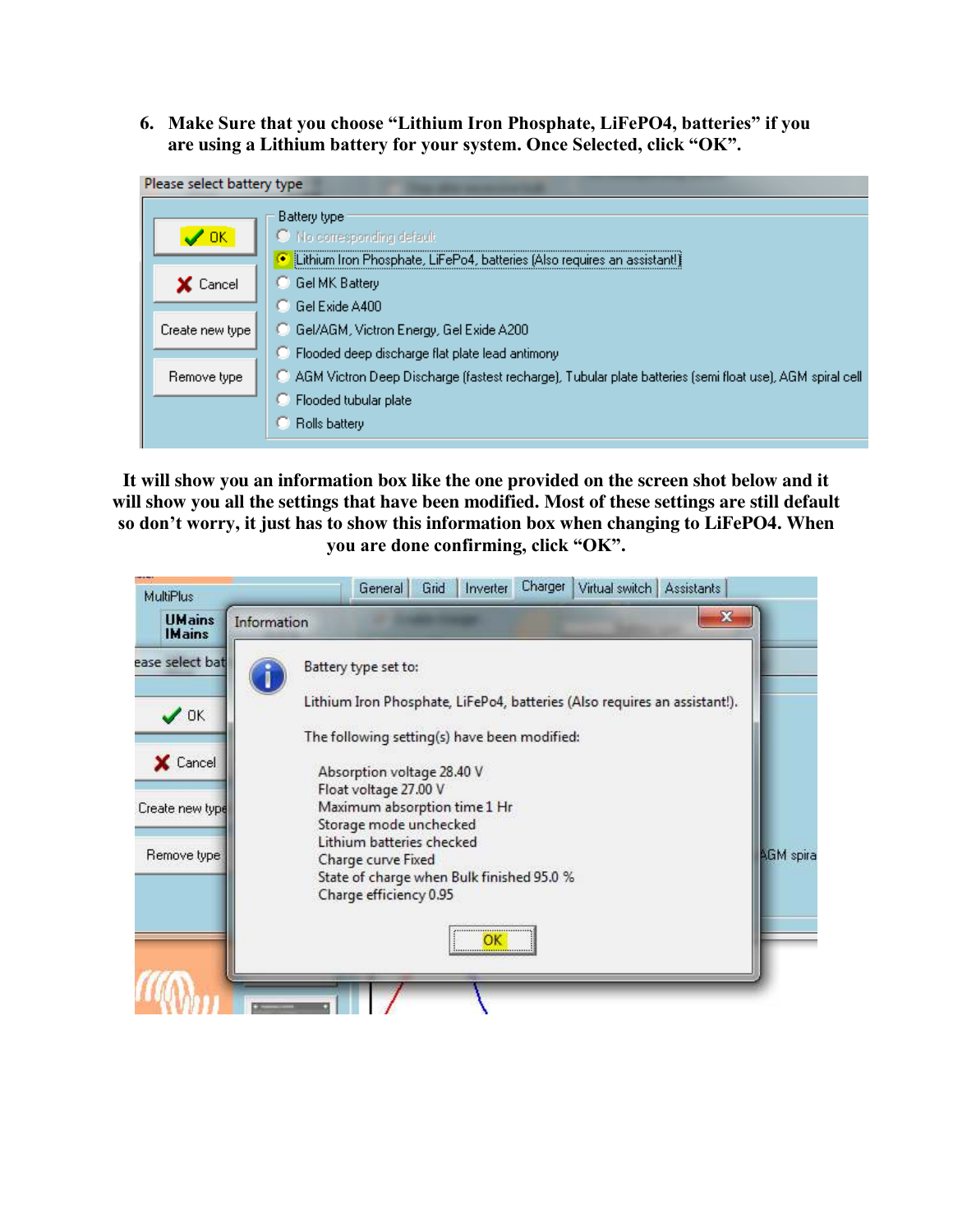**7. Back on the Charger tab make sure that "enable charger" and "lithium batteries" has a check mark. Then the "Charge curve" should say Fixed.** 



- **8. Still on the charger tab, adjust these settings:** 
	- **Absorption:** 14.4V
	- **Float:** 13.6V
	- **Charge Current:** 120 Amps
	- **Absorption Time:** 30min per battery. (In this case there are two batteries, which would mean we put 1 hour for both. Keep repeated absorption time and interval in default).

| Absorption voltage | 14.4 | Repeated absorption time          | 1.00 | Hr   |
|--------------------|------|-----------------------------------|------|------|
| Float voltage      | 13.6 | Repeated absorption interval 7,00 |      | Days |
| Charge current     | 120  | Absorption time                   |      |      |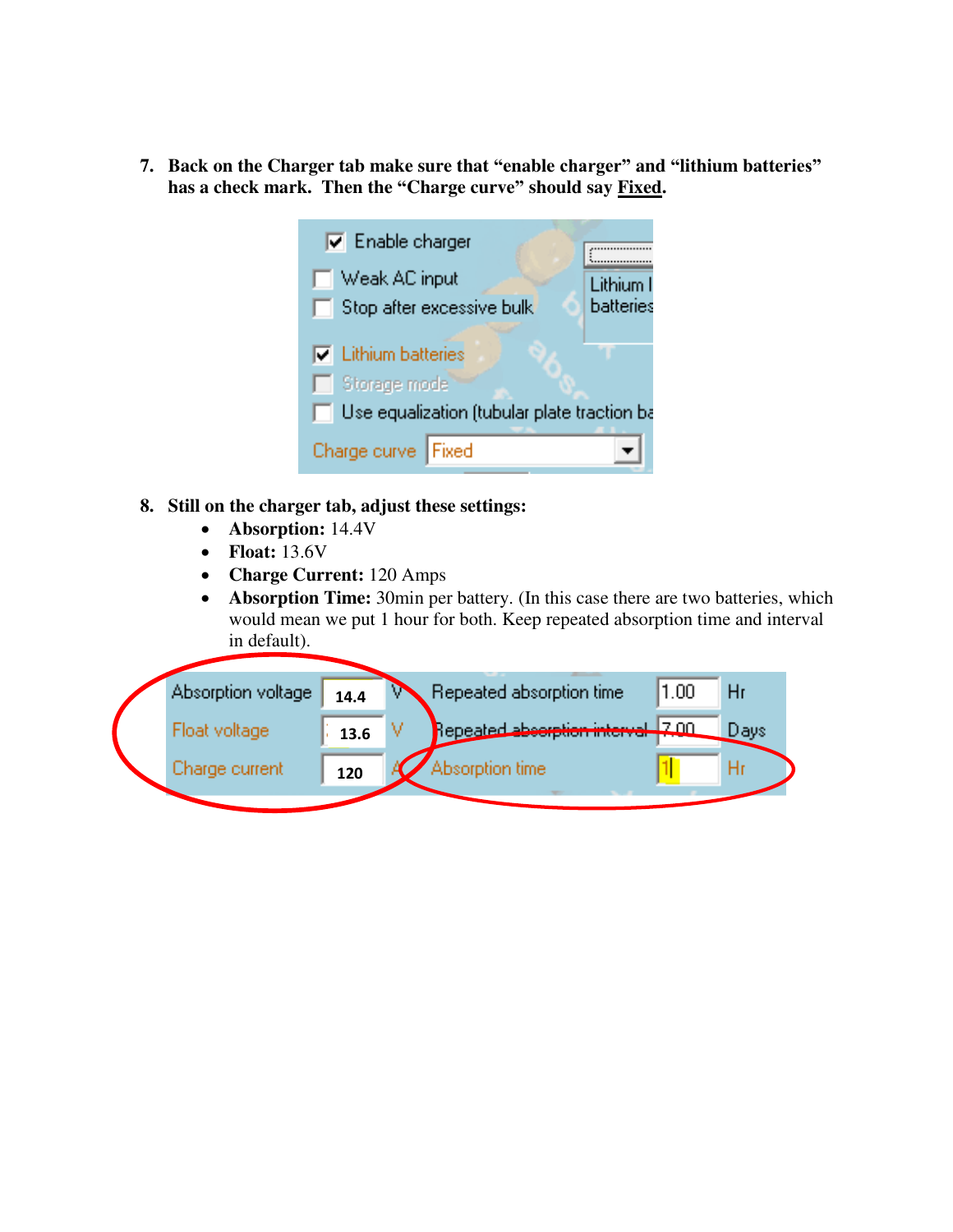**9. When you are done with all of these, click on "Send Settings" near the bottom left.** 

| 器<br><b>MultiPlus</b><br><b>UMains</b><br><b>IMains</b>                            | 10V<br>0.0A                                           | Grid<br>Inverter<br>General<br>Enable charger<br>⊽<br>Weak AC input                                                       | Charger  <br>Virtual switch   Assistants<br>Battery type:<br>No corresponding default                                            |
|------------------------------------------------------------------------------------|-------------------------------------------------------|---------------------------------------------------------------------------------------------------------------------------|----------------------------------------------------------------------------------------------------------------------------------|
| <b>UDut</b><br>10ut<br><b>Udc.</b><br><b>Udc</b> ripple<br><b>Idc</b><br>Frea, Out | 41 V<br>0.0A<br>9.9V<br>0.0V<br><b>0A</b><br>$0.0$ Hz | Stop after excessive bulk<br>Lithium batteries<br>Storage made<br>Use equalization (tubular plate traction battery curve) |                                                                                                                                  |
| Freq. In<br><b>Ignore AC</b><br>aux. relay<br>show VE.Bus monitor                  | - Hz<br>0<br>$\mathbf{n}$                             | Charge curve Fixed<br>Absorption voltage<br>14.40<br><b>V</b><br>13.60<br>Float voltage<br>V<br>80<br>Charge current<br>А | Repeated absorption time<br>1.00<br>Hr<br>7.00<br>Repeated absorption interval<br>Days<br>1<br>H <sub>I</sub><br>Absorption time |
| <b>Victron Energy</b>                                                              | Get settings<br>Send settings                         |                                                                                                                           |                                                                                                                                  |

**Once you click on that it'll give you the options to send settings. Select modified settings then click "OK".**

|                                                                               | Charger<br>Virtual switch   Assistants<br>Grid<br>Inverter<br>General |                                                     |  |  |
|-------------------------------------------------------------------------------|-----------------------------------------------------------------------|-----------------------------------------------------|--|--|
| 0 <b>V</b><br>0.0A                                                            | Enable charger<br>M.                                                  | Battery type:<br>No corresponding default           |  |  |
| 120 <sub>V</sub><br>0.0A                                                      | Weak AC input<br>Stop after excessive bulk                            |                                                     |  |  |
| 26.5V<br>0.1V<br>ple<br>0A                                                    | X<br>Options for sending                                              |                                                     |  |  |
| 60.0 Hz<br>lut<br>- Hz                                                        | Send what?<br>all settings<br>modified settings<br>o<br>G             |                                                     |  |  |
| $\begin{smallmatrix} 0 \\ 1 \end{smallmatrix}$<br>AC<br>lay<br>VE.Bus monitor | <b>OK</b><br><b>X</b> Cancel                                          | 1.00<br>lime<br>H<br>7.00<br>D<br>nterval<br>1<br>Η |  |  |
| Get settings                                                                  |                                                                       |                                                     |  |  |
| Send settings                                                                 |                                                                       |                                                     |  |  |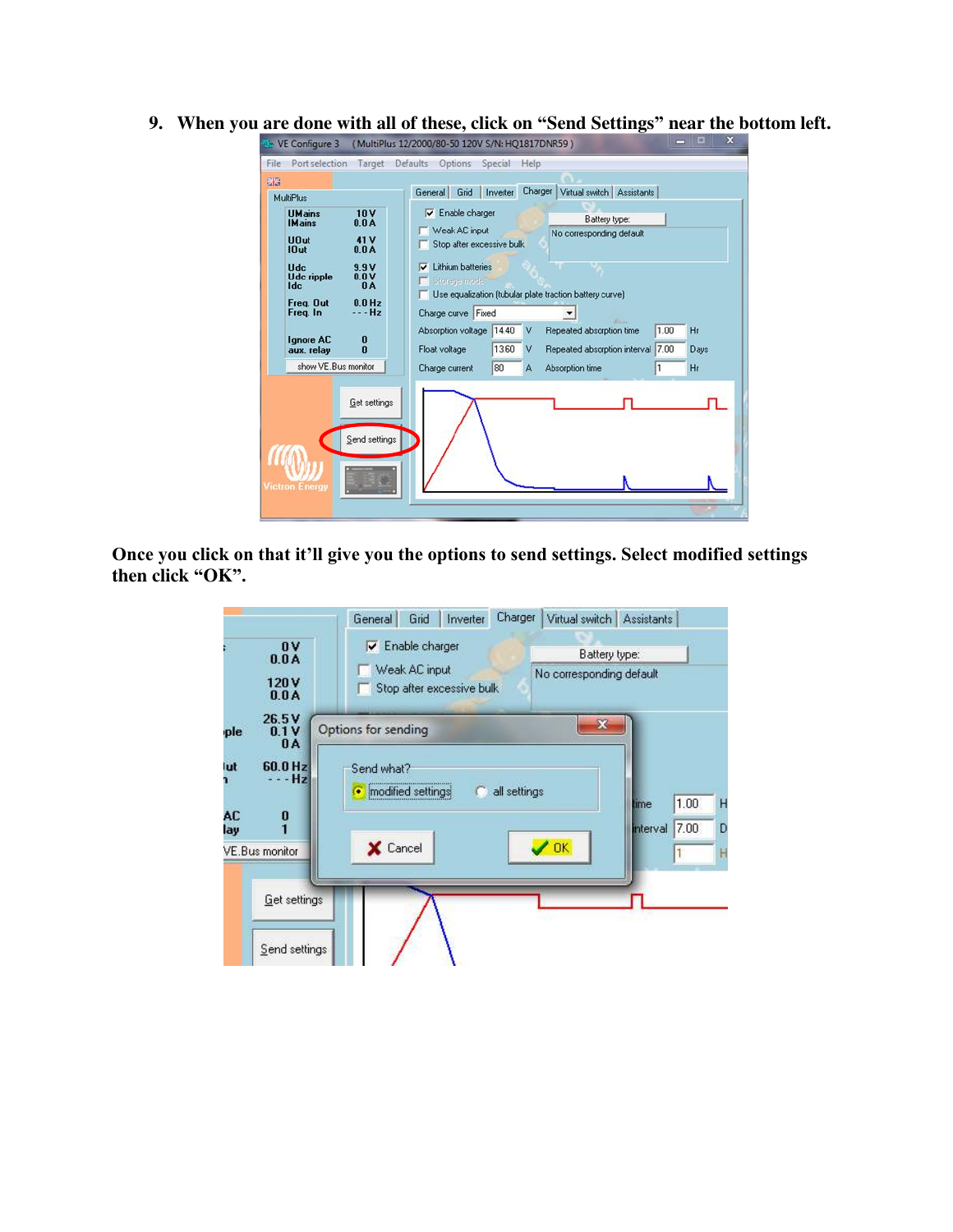**10. It'll ask you to confirm by clicking "YES" to reset the MultiPlus. You should hear a faint clicking noise coming from the inverter charger once restarted (the red light will also flash once).** 



**When you open up the software after resetting the MultiPlus, you will notice that all the lettering is in black for the settings, opposed to their gold color in number 9.**